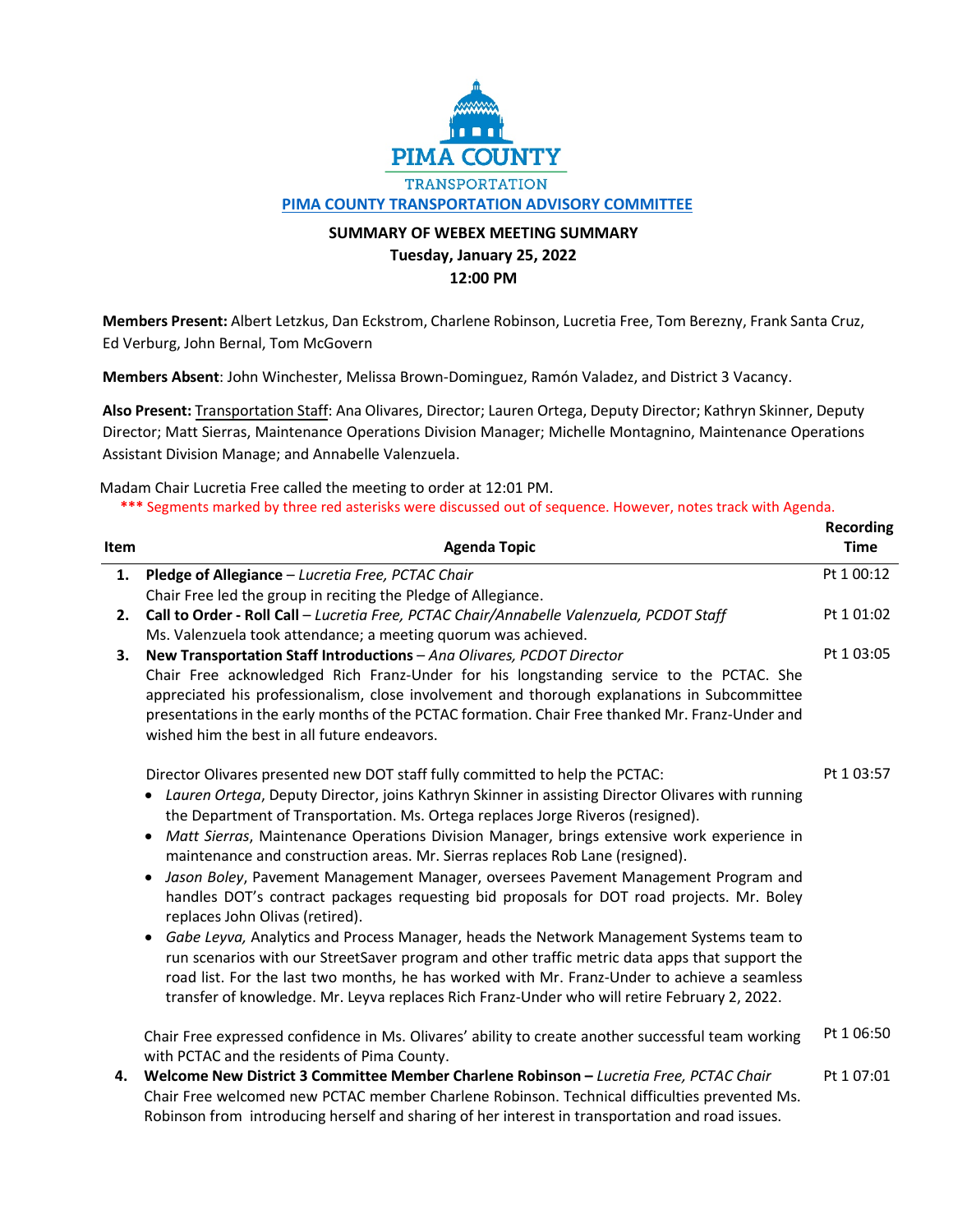|      |                                                                                                       | <b>Recording</b> |
|------|-------------------------------------------------------------------------------------------------------|------------------|
| Item | <b>Agenda Topic</b>                                                                                   | <b>Time</b>      |
| 4.   | Ms. Valenzuela announced that PCTAC member Dan Eckstrom and the Honorable Board Member                | Pt 1 09:10       |
|      | Steve Christy were in attendance. Chair Free welcomed their participation.                            |                  |
| 5.   | <b>PCTAC Officer Elections - Lucretia Free, PCTAC Chair</b>                                           | Pt 1 10:05       |
|      | Chair Free informed she would continue participating in the Committee, though this is her last        |                  |
|      | meeting as Chair. She opened the floor for PCTAC officer nominations.                                 |                  |
|      | <b>Nominations for PCTAC Chair</b>                                                                    |                  |
|      | Mr. Berezny nominated Ed Verburg for PCTAC Chair; Mr. Letzkus seconded the motion. Mr. Verburg        | Pt 1 10:40       |
|      | replied that though unexpected, he would be happy to serve.                                           |                  |
|      | Chair Free called for other nominations for Chair. Mr. Verburg nominated Ramón Valadez saying         | Pt 1 11:26       |
|      | that the PCTAC would benefit from his knowledge and past experiences with running effective           |                  |
|      | meetings; Dan Eckstrom seconded the motion.                                                           |                  |
|      | Chair Free asked if the person being nominated needed to be present to accept the nomination. Ms.     | Pt 1 12:24       |
|      | Valenzuela replied that the Bylaws do not specify. However, when she spoke with Mr. Valadez           |                  |
|      | regarding a potential nomination, he replied he would accept.                                         |                  |
|      |                                                                                                       |                  |
|      | Chair Free welcomed nominees to speak regarding their interest in being PCTAC Chair.                  | Pt 1 12:50       |
|      | Mr. Verburg thanked Chair Free for her expertise and willingness to look at different views. He said  | Pt 1 13:08       |
|      | he would model after her meeting proceedings as she did an overall fantastic job running the PCTAC    |                  |
|      | meetings. He liked that she sought not only committee input but also public input, and that she       |                  |
|      | recognized, in a very good fashion, Board members attending meetings. Mr. Verburg mentioned his       |                  |
|      | own undergraduate studies with surveying emphasis, plus his neighborhood responsibilities over        |                  |
|      | the years with road maintenance and his added interest in improving county roads, would benefit       |                  |
|      | the Committee. He felt the PCTAC is headed in the right direction with committee and staff input      |                  |
|      | and though he had not expected the nomination, he appreciated the consideration and looked            |                  |
|      | forward to working with the group. Chair Free thanked Mr. Verburg for his comments.                   |                  |
|      | Mr. Valadez was not in attendance to comment. However, Chair Free acknowledged his prior              | Pt 1 14:12       |
|      | experience serving in various roles, in particular with the Pima County Board of Supervisors and that |                  |
|      | he had expressed his willingness to be Chair, if elected to do so.                                    |                  |
|      | A roll-call vote followed with nine members present. Mr. Verburg's nomination for Chair received a    | Pt 1 15:06       |
|      | majority vote.                                                                                        |                  |
|      | A Roll-call vote followed with nine members present. Mr. Valadez's nomination for Chair did not       | Pt 1 17:07       |
|      |                                                                                                       |                  |

receive any votes. Ms. Valenzuela confirmed Ed Verburg received six votes to be elected Chair. Chair Free asked the Committee to approve the motion, confirming Mr. Verburg as new PCTAC Chair. Hearing no Pt 1 13:39

## **Nominations for PCTAC Vice-Chair**

oppositions, motion was approved.

Chair Free called for nominations for PCTAC Vice Chair. Mr. Bernal said though it is unfortunate Ms. Charlene Robinson was unable to introduce herself earlier, he has known her for some time and nominated her for Vice-Chair as a welcomed addition to the PCTAC. Mr. Santa Cruz seconded the nomination. Pt 1 20:20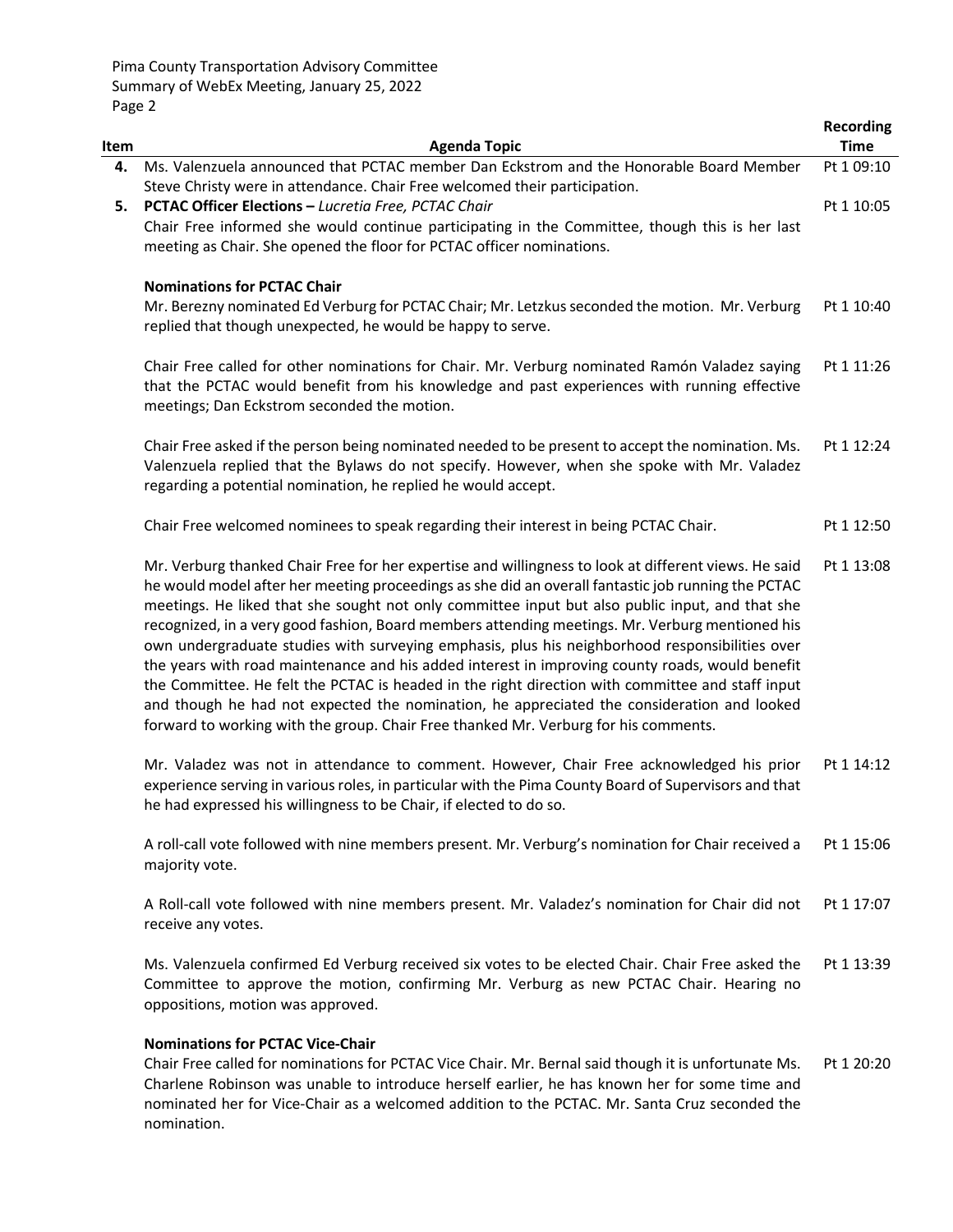Pima County Transportation Advisory Committee Summary of WebEx Meeting, January 25, 2022 Page 3

|                                                                                             |                                                                                               | <b>Recording</b> |  |
|---------------------------------------------------------------------------------------------|-----------------------------------------------------------------------------------------------|------------------|--|
| Item                                                                                        | Agenda Topic                                                                                  | Time             |  |
| 5.                                                                                          | Ms. Valenzuela confirmed Ms. Robinson was willing to accept the Vice-Chair nomination. Being  | Pt 1 22:03       |  |
|                                                                                             | unopposed, Ms. Robinson's nomination for Vice Chair was unanimously confirmed.                |                  |  |
| 6.                                                                                          | Action Item: Approval of Meeting Summary for October 26, 2021 -, PCTAC Chair                  | Pt 1 22:30       |  |
|                                                                                             | Mr. McGovern motioned to approve; Mr. Berezny seconded. Without opposition, motion passed.    |                  |  |
| 7.                                                                                          | Road Repair Update - Michelle Montagnino, PCDOT Staff                                         | Pt 1 23:20       |  |
|                                                                                             | Reference Ms. Montagnino's presentation for FY22 Pavement Program details and project photos. |                  |  |
|                                                                                             |                                                                                               |                  |  |
|                                                                                             | <b>Completed Projects</b>                                                                     | Pt 1 24:42       |  |
| Ms. Montagnino noted little has changed since PCTAC's last meeting. Completion dates noted. |                                                                                               |                  |  |
|                                                                                             | <b>Milling and Paving</b><br><b>Curb Ramp</b>                                                 |                  |  |
|                                                                                             | Town of Ajo $-11/19$<br>Green Valley Curb Ramp Ramps - 11/18                                  |                  |  |
|                                                                                             | La Bella & New Day $-12/10$<br>Catalina & Central Area ADA - 11/24                            |                  |  |
|                                                                                             | <b>In Construction</b>                                                                        |                  |  |
|                                                                                             | Several projects recently started, including three new curb ramp projects are on track for    | Pt 1 25:25       |  |

Several projects recently started, including three new curb ramp projects are on track for completion before end of March, with paving following shortly thereafter. For milling and paving projects, four large hard-bid projects started in December 2021. Pt 1 25:25

| <b>Curb Ramps</b>      | <b>Surface Treatments</b>                    |
|------------------------|----------------------------------------------|
| Countryside Area (new) | A new crack sealing project started 01/17/22 |
| South of CDO (new      | in the Colossal Cave area will be completed  |
| North of CDO (new)     | end of February.                             |
| South Area             |                                              |

## **Paving**

BOS Districts 1 & 4 – pre-construction activities underway, paving completion end of February. BOS District 1 Area A – currently milling and paving in Villa Entrada area.

BOS District 1 Area B – pre-construction activities underway in Riverside Terrace subdivision. BOS Districts 1 & 3 – pre-construction activities underway, paving in Rancho Feliz / Sunset Manor subdivisions.

Southeast M & P - Vail area complete. Focusing on J-6 for early February completion. Mary Ann Cleveland skipped due to TEP manholes requiring schedule workaround. Southern Arizona Paving partnered with TEP on utility adjustments and project completion by June, when high school is on break.

Arivaca Area M & P – operations wrapping up; cleanup work underway

Ms. Montagnino updated the committee regarding Arivaca Road pavement damage. A section of Pt 1 28:29 Arivaca Road, from the I-19 Border Patrol station into the Town of Arivaca, developed pavement damage varying in severity from rough surface to stress cracks and potholes. Staff has been monitoring and pothole patching some bad areas while investigating the cause. She referenced slide 5 regarding what staff has learned about the problem areas, what geotech soil analysis discovered, and what staff is doing to monitor and repair Arivaca Road pavement damage. Ms. Montagnino said these problems have not been seen on Ruby Road or Arivaca-Sasabe, which were pulverized roads.

The pavement problem continues developing and staff is closely monitoring those areas. Speed Pt 1 31:00reductions are in place; pothole patching is being done; and more thorough geotech analysis has been contracted with Conformatech for testing of 12 areas instead of the initial 4. Once the road is stabilized, staff will identify what the repair limits will be using geotech analysis to achieve a stable base road surface. Future updates will be provided.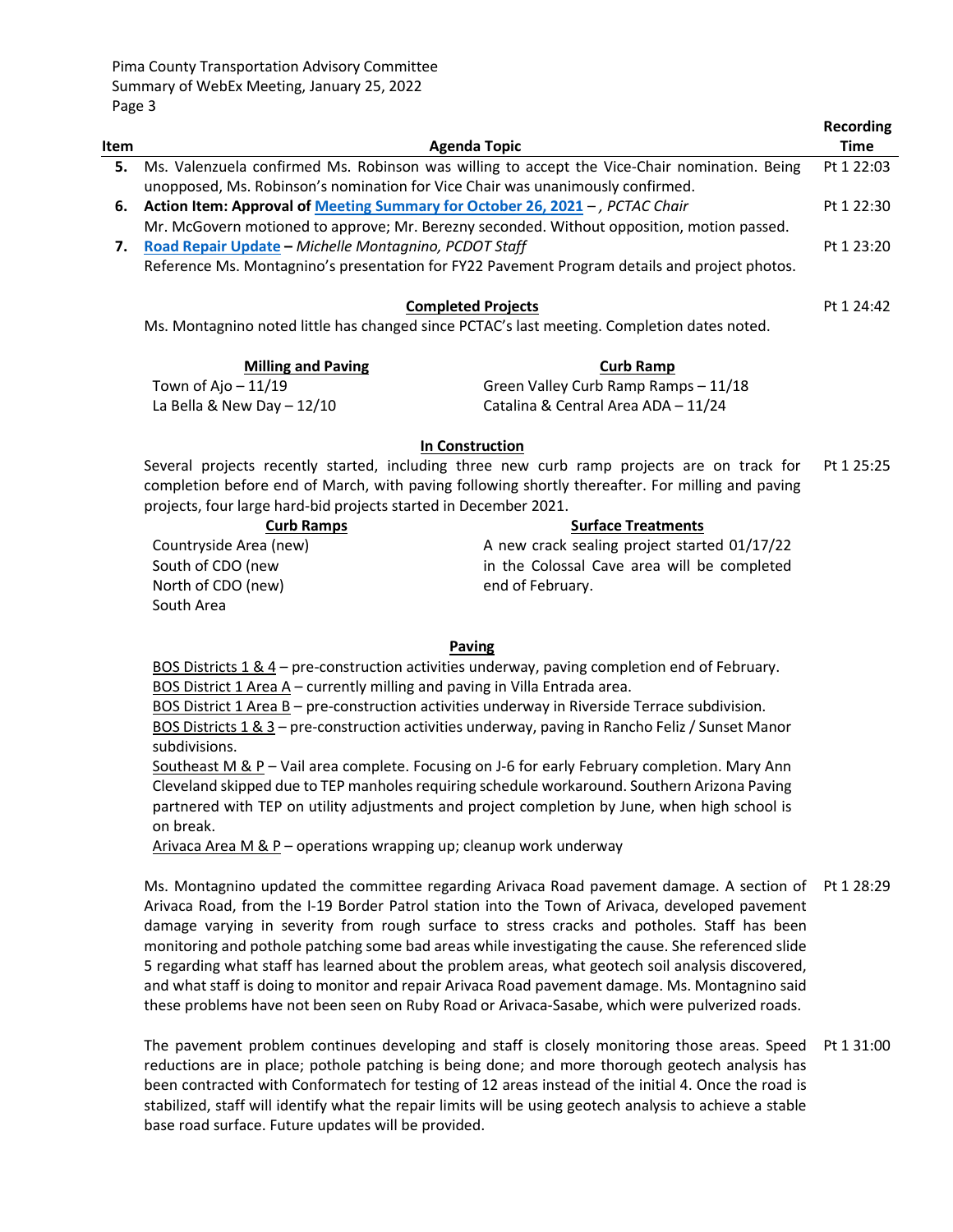Pima County Transportation Advisory Committee Summary of WebEx Meeting, January 25, 2022 Page 4

| Item | <b>Agenda Topic</b>                                                                                                                                                                                                                                                                                                                                                                                                                                                                                                                                | <b>Recording</b><br><b>Time</b> |
|------|----------------------------------------------------------------------------------------------------------------------------------------------------------------------------------------------------------------------------------------------------------------------------------------------------------------------------------------------------------------------------------------------------------------------------------------------------------------------------------------------------------------------------------------------------|---------------------------------|
| 7.   | Mr. McGovern asked if there is a visual inspection or geotech analysis performed on the subgrade<br>after pulverization, either by testing or typing subgrade or checking to determine enough density<br>available for paving. Ms. Montagnino replied that the inspection was mostly visual with onsite staff<br>and inspectors reviewing rolling patterns, vibrations, and process ensuring enough water was in the<br>subgrade material being worked in during regrading. Formal geotech testing was not done after the<br>milling was complete. | Pt 2 0:07                       |
|      | Mr. McGovern commented he was sure the finished pavement was tested because it looked like<br>there was gravel pavement, meaning there was something wrong with the mix and not the subgrade.<br>Ms. Montagnino said no determinations have been made and investigations were ongoing but they<br>do have mix design and quality analyses samples for all onsite pavement.                                                                                                                                                                         | Pt 2 01:28                      |
|      | Mr. Bernal commented that since most of the pavement is improved, there may be high speed drivers<br>unaware of problem areas. He asked what public information is being shared with residents of<br>Arivaca regarding reductions in speed in worse spots. Ms. Montagnino replied that increased signage,<br>news stories, media blasts, Facebook notices and variable message signs have been used to warn of<br>troubled areas.                                                                                                                  | Pt 2 02:03                      |
|      | Mr. Berezny asked if the Green Valley Sheriff's department detachment covering the Arivaca area<br>was being kept informed. Ms. Montagnino replied that staff was regularly coordinating with the<br>Sheriff's department but she would confirm.                                                                                                                                                                                                                                                                                                   | Pt 2 03:07                      |
|      | [Segments marked by *** were discussed out of sequence. However, notes track with Agenda.]<br>Picking back up on Slide 6, Ms. Montagnino reported several projects were awarded: Green Valley<br>Mill & Pave was a hard bid project awarded to KE&G at \$7.8M. It includes 15.5 mi local roads and 15<br>mi arterial / collector roads.                                                                                                                                                                                                            | Pt 2 14:13                      |
| ***  | Mr. Berezny asked if this included neighborhoods with curb ramps and if there is a tentative schedule<br>available from KE&G? Ms. Montagnino replied yes to the curb ramps and that a tentative schedule<br>would be received within a week. More information will be provided next meeting.                                                                                                                                                                                                                                                       | Pt 2 14:48                      |
| ***  | Ms. Montagnino reported Board of Supervisors District 5 received a hard-bid project awarded to<br>Granite Construction in the south area with 9.0 mi local roads and 3.4 mi arterial / collectors. The<br>low bid came in at \$3.3M. The other award was for FY 22 Countywide Surface Treatment project<br>includes fog seal with micro seal on Cortaro Farms road. The hard-bid package includes 9.8 mi of<br>arterial / collector surface treatments. The low bid of \$1.1M was awarded to Cactus Asphalt.                                       | Pt 2 15:25                      |
| ***  | For District 5: Manzanita Terrace I & II Mill & Pave JOC for 5 3.8 mi local roads bid for \$1.3M and<br>Cardinal Estates/Mission Ridge Mill & Pave JOC for 4 mi local roads for \$1.5M. Both were awarded<br>to Sunland.                                                                                                                                                                                                                                                                                                                           | Pt 2 16:21                      |
| ***  | For District 1: Casas Adobes & Wildwood Park Mill & Pave JOC for 4.4 mi local roads bid for \$1.6M<br>was awarded to Tucson Asphalt and the North Point Village, Raintree & North Point Terrace Mill &<br>Pave JOC for 3.5 mi for \$1.8M was awarded to Markham.                                                                                                                                                                                                                                                                                   | Pt 2 17:07                      |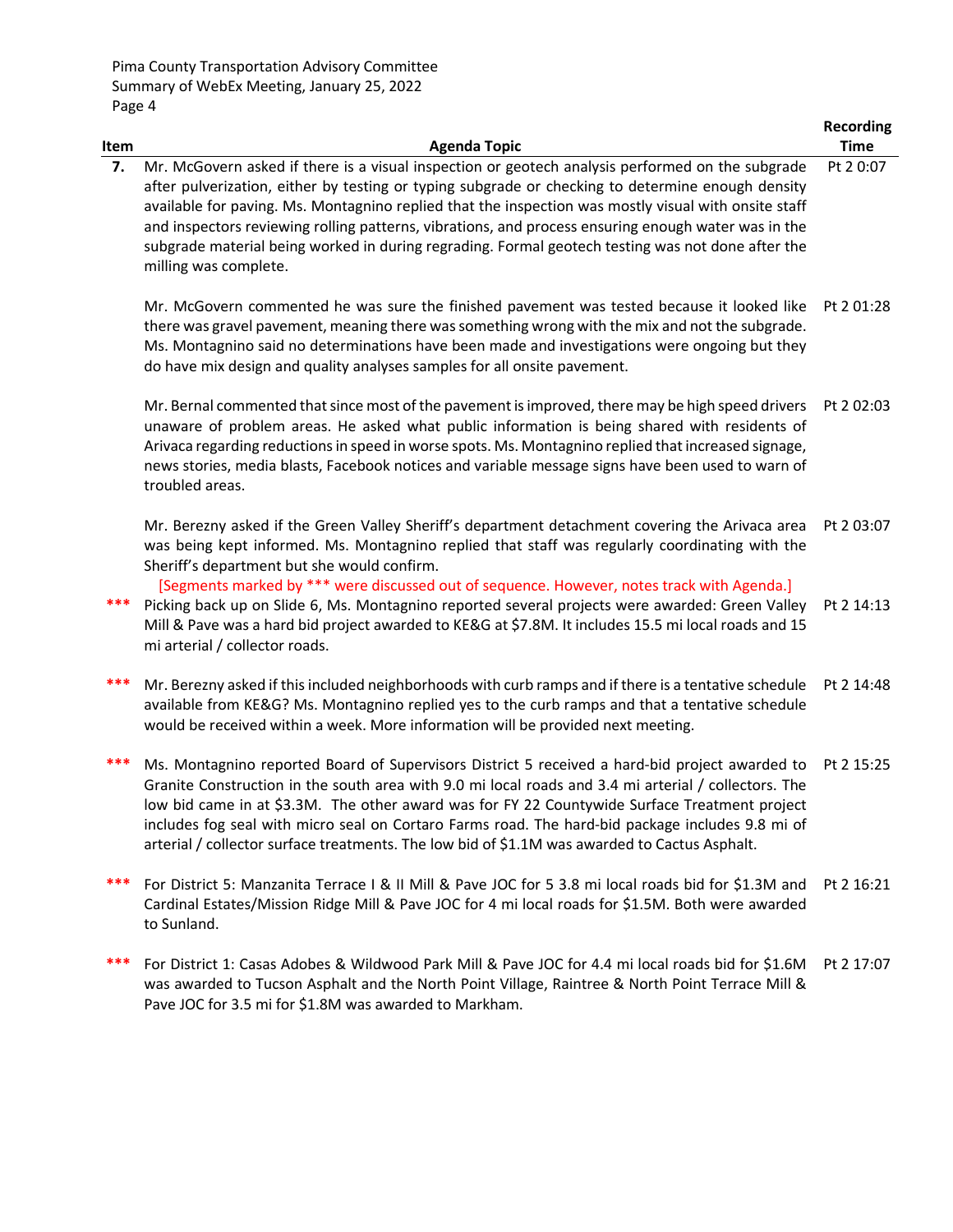Pima County Transportation Advisory Committee Summary of WebEx Meeting, January 25, 2022 Page 5

| Item | <b>Agenda Topic</b>                                                                                                                                                                                                                                                                                                                                                                                                                                                                                                                                                                                                                                                                                                                                                                                                                                                                                                                                                                                                                                                                | <b>Recording</b><br><b>Time</b> |
|------|------------------------------------------------------------------------------------------------------------------------------------------------------------------------------------------------------------------------------------------------------------------------------------------------------------------------------------------------------------------------------------------------------------------------------------------------------------------------------------------------------------------------------------------------------------------------------------------------------------------------------------------------------------------------------------------------------------------------------------------------------------------------------------------------------------------------------------------------------------------------------------------------------------------------------------------------------------------------------------------------------------------------------------------------------------------------------------|---------------------------------|
| 7.   | [Segments marked by *** were discussed out of sequence. Notes track with Agenda.]                                                                                                                                                                                                                                                                                                                                                                                                                                                                                                                                                                                                                                                                                                                                                                                                                                                                                                                                                                                                  |                                 |
|      | <b>Program Status by the Numbers</b>                                                                                                                                                                                                                                                                                                                                                                                                                                                                                                                                                                                                                                                                                                                                                                                                                                                                                                                                                                                                                                               |                                 |
| ***  | Ms. Montagnino reported that all ADA curb ramp projects are in-construction. To date, 107 curb<br>ramp projects have been completed. 40.4 mi of arterial / collector roads are awarded and not yet<br>started. 5% of these road projects are complete and 64% are in construction.                                                                                                                                                                                                                                                                                                                                                                                                                                                                                                                                                                                                                                                                                                                                                                                                 | Pt 2 17:54                      |
| ***  | There are some projects that are back in the package preparation category. When the December<br>2021 update was made, the department had spent all \$85.5M of roadway funding. Due to economic<br>price escalations, the department had not been able to work through the entire road list. However,<br>with recent HURF coming in, the department was able to contribute from its Operating Budget. The<br>Program Budget is now approximately \$96.5M to complete this year's program road list. The<br>department is committed to contributing the necessary funding needed to complete the road list<br>published in April 2021. You will be seeing 5 follow-on curb ramp projects and 1 local road project in<br>the Summer Haven area. Everything should be advertised and awarded by end of March.                                                                                                                                                                                                                                                                          | Pt 2 18:22                      |
| ***  | Ms. Montagnino said the online project map would be updated shortly. Chair Verburg thanked her<br>for her patience and appreciated knowing where the funding is coming from for remaining projects.                                                                                                                                                                                                                                                                                                                                                                                                                                                                                                                                                                                                                                                                                                                                                                                                                                                                                | Pt 2 20:31                      |
| 8.   | RTANext Update - Kathryn Skinner, PCDOT Deputy Director / Tom McGovern, PCTAC Member<br>Ms. Skinner reported that the CAC had not met formally since May 2021, because they lacked a full<br>committee. She reported that on Thursday, January 27 <sup>th</sup> , the RTA Board meeting would hear from<br>RTA/CAC Selection Committee representatives regarding recommendations for fully staffing the CAC.<br>Selection criteria would include geographic representation, diversity of thought, economic<br>representation, and demographic representation. The RTA/CAC Selection Committee underwent a<br>lengthy ranking process to select atop 10 for the list. The Selection Committee then accepted a listing<br>of the next three applicants in ranked order for consideration by the RTA Board for representation<br>of the Tohono O'dham Nation, Pascua Yaqui Tribe and City of South Tucson, since no applicants were<br>received for these areas. Ms. Skinner added that the Selection Committee identified an alternate<br>applicant for RTA Board review and action. | Pt 2 03:46                      |
|      | It is anticipated that once the CAC Board is fully joined with active members, the RTANext discussions<br>will resume since the City had not submitted a list of projects back in May 2021 and have since done<br>SO.                                                                                                                                                                                                                                                                                                                                                                                                                                                                                                                                                                                                                                                                                                                                                                                                                                                              | Pt 2 03:54                      |
|      | Mr. McGovern added that the diversity of the 13 new members should be commensurate with the                                                                                                                                                                                                                                                                                                                                                                                                                                                                                                                                                                                                                                                                                                                                                                                                                                                                                                                                                                                        | Pt 2 06:01                      |

current 22 original committee members, while including the desired diversity goals of thought, geography and demographics, as requested by the Board. When fully ratified, the City of Tucson would have 18 of the 35, or a majority of its residents on the committee. He reminded everyone that the RTA/CAC committee takes an oath to be a regional body that looks for the best for the entire region not just their own interest area, mode of transportation or neighborhood. He is hopeful the CAC will return to action shortly.

Mr. Letzkus read in a recent publication that the City of Tucson was thinking of withdrawing from Pt 2 06:35 RTANext because the Mayor reported being unhappy how the RTA or PAG is run. He asked if there is truth to the story that the City may pull out of RTA?

Mr. McGovern replied that the Mayor and Council, as a unified body, stated they want their demands Pt 2 09:10met by February 1 or they will consider leaving the RTA. The positon was solidified over the past couple weeks. More decisions coming in the next two weeks.